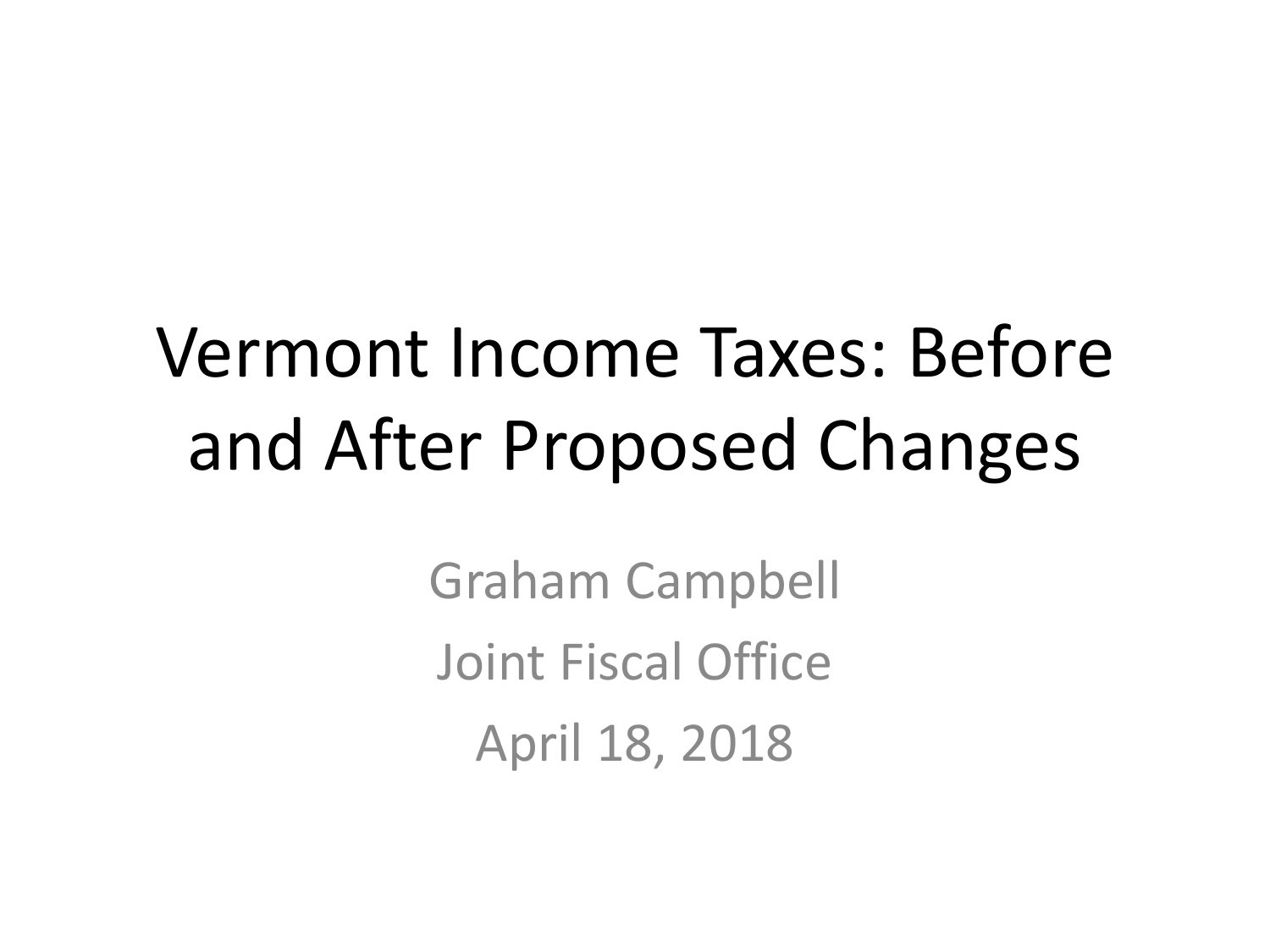# Anatomy of a tax

### **Tax Base (x) Rate = Liability (minus credits)**

The bigger the base, the lower the rate The higher the rate, the smaller the base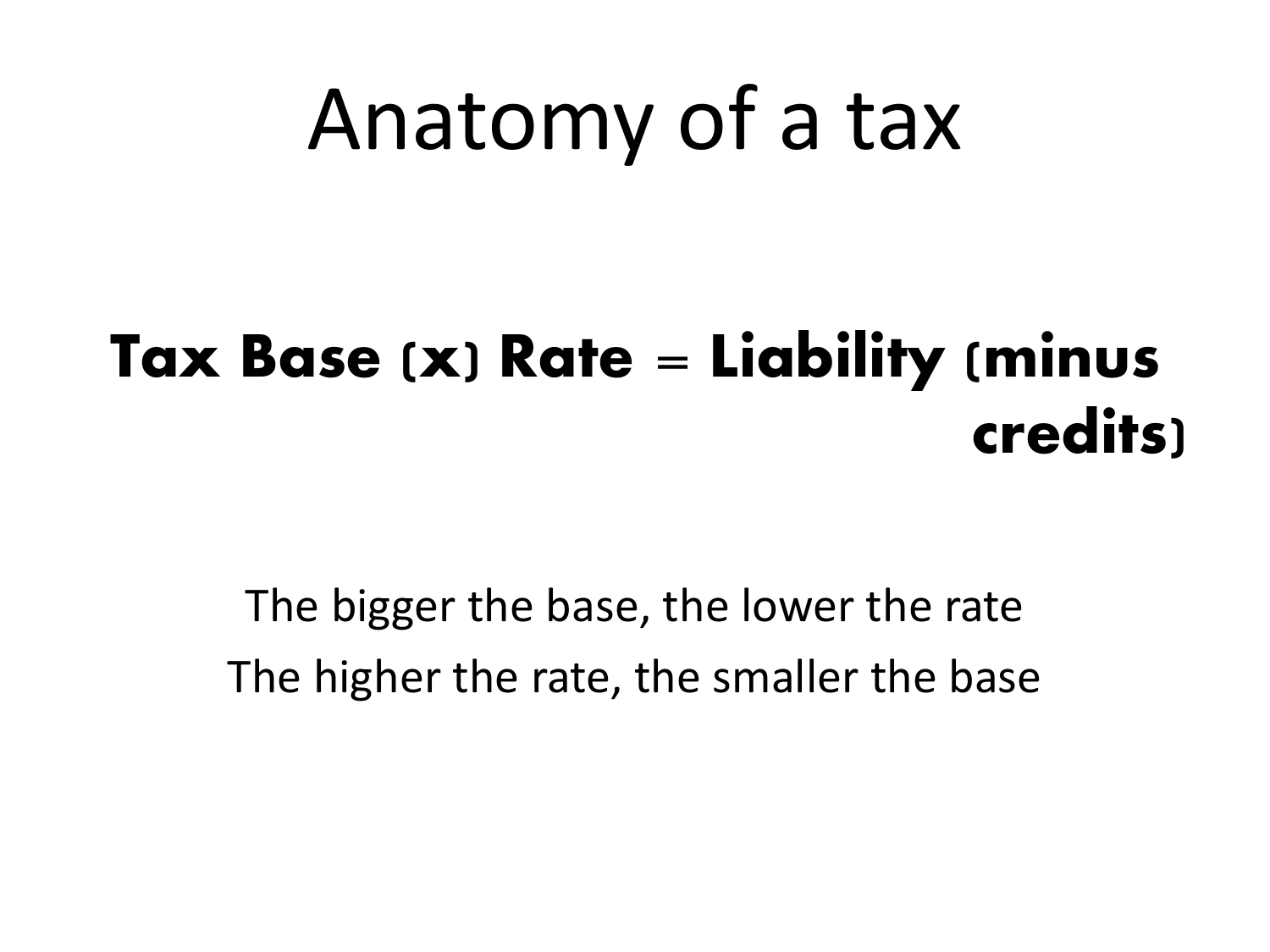## Calculating the Tax Base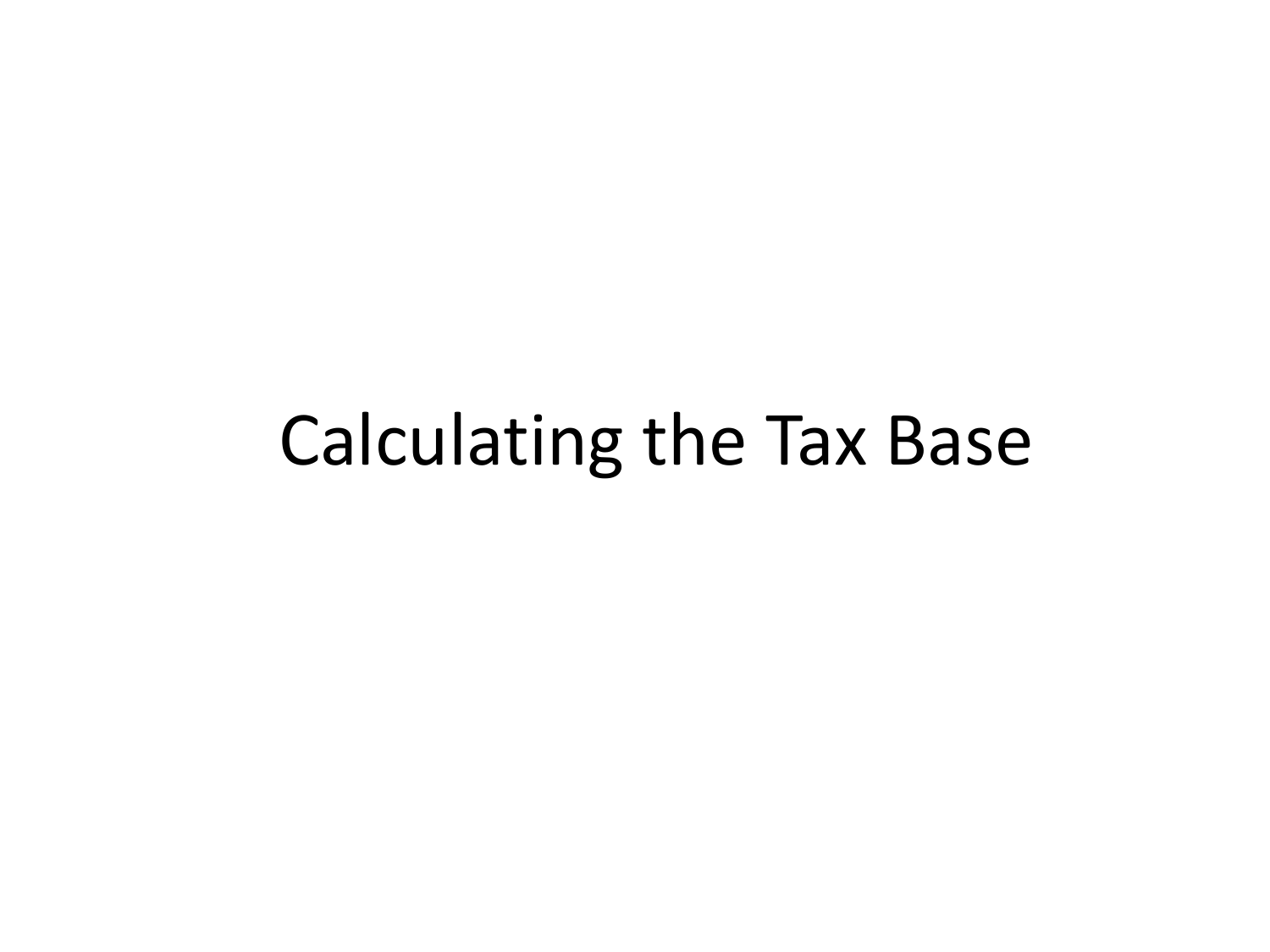## Tax Base

• A **tax base** is defined by what is included by the statutory language, minus any **exemptions** and **deductions**.

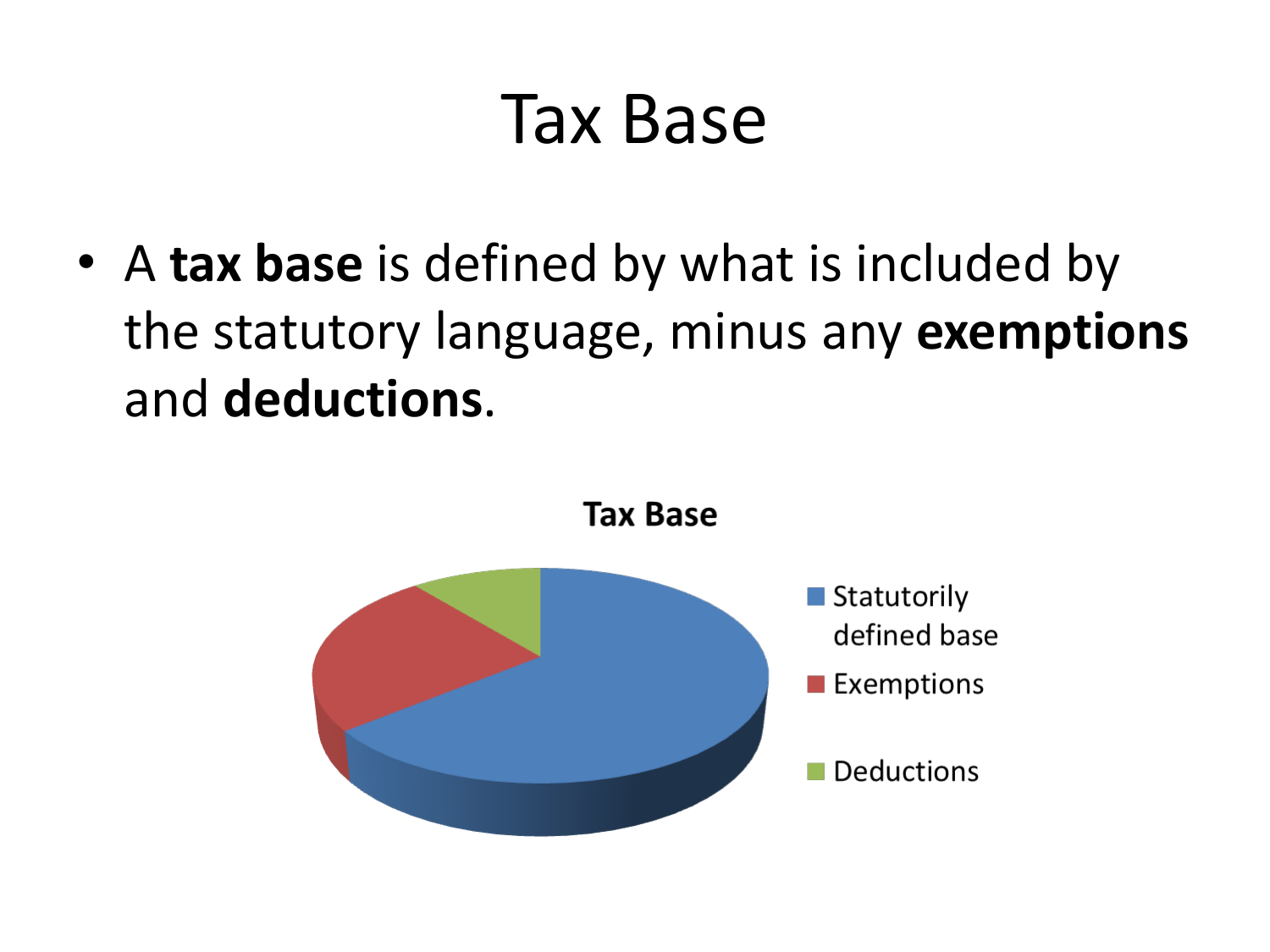# Exemptions

- An **exemption** is a systemic exclusion from the tax, and is usually limited to a particular group of taxpayers. For example, Vermont has a property tax, but most libraries are statutorily exempt from the paying the tax, even if their property would otherwise be taxable.
- An exemption can be a **full exemption** or a **partial exemption**. Full exemptions obviously cost more, while partial exemptions require more compliance work by the taxpayer and the Department of Taxes.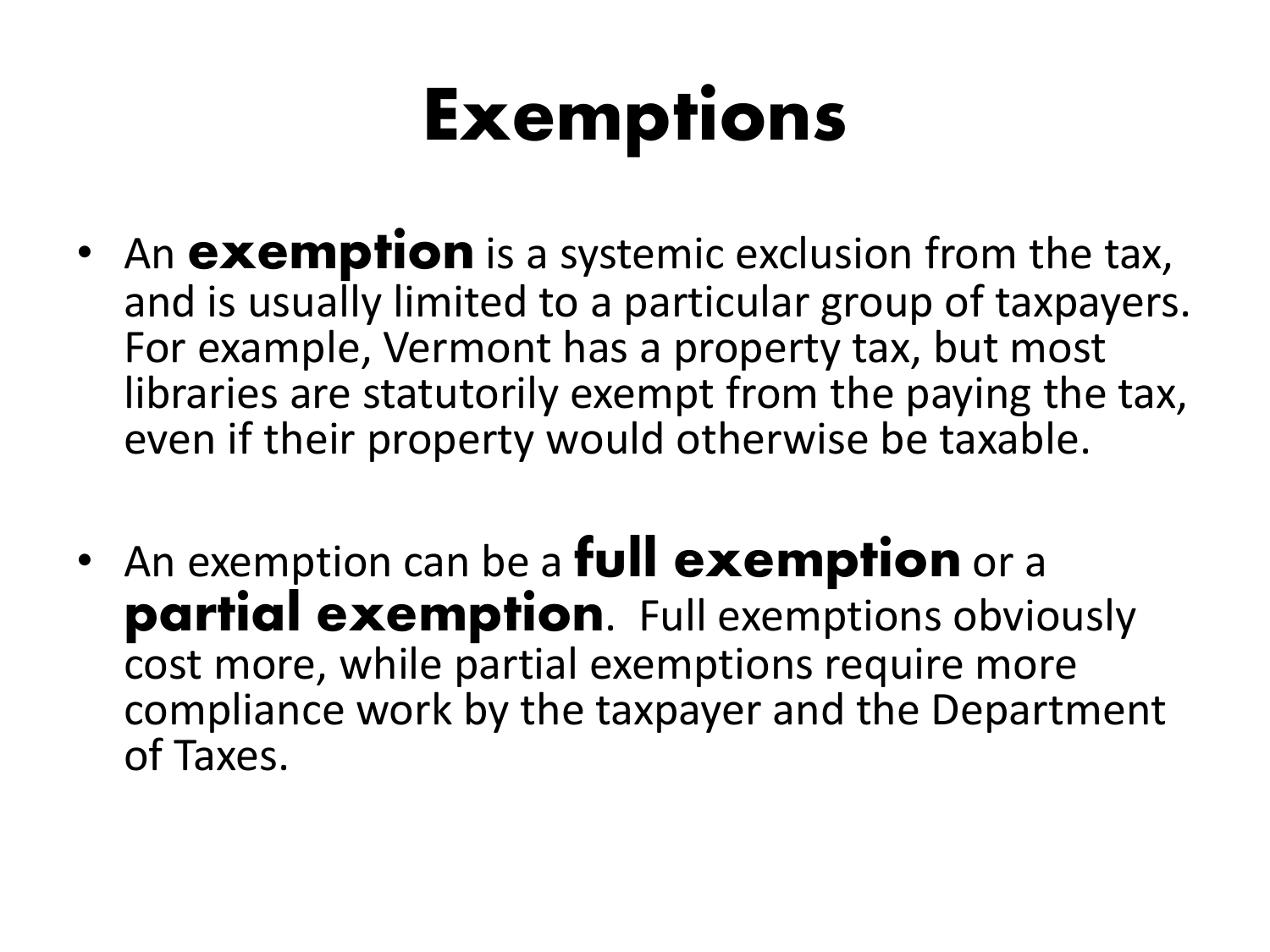# **Deductions**

A *deduction* is an amount that an individual taxpayer is permitted to subtract from his or her tax base, which typically has the effect of reducing his or her liability.

# BASE (x) RATE = LIABILITY (deduction)

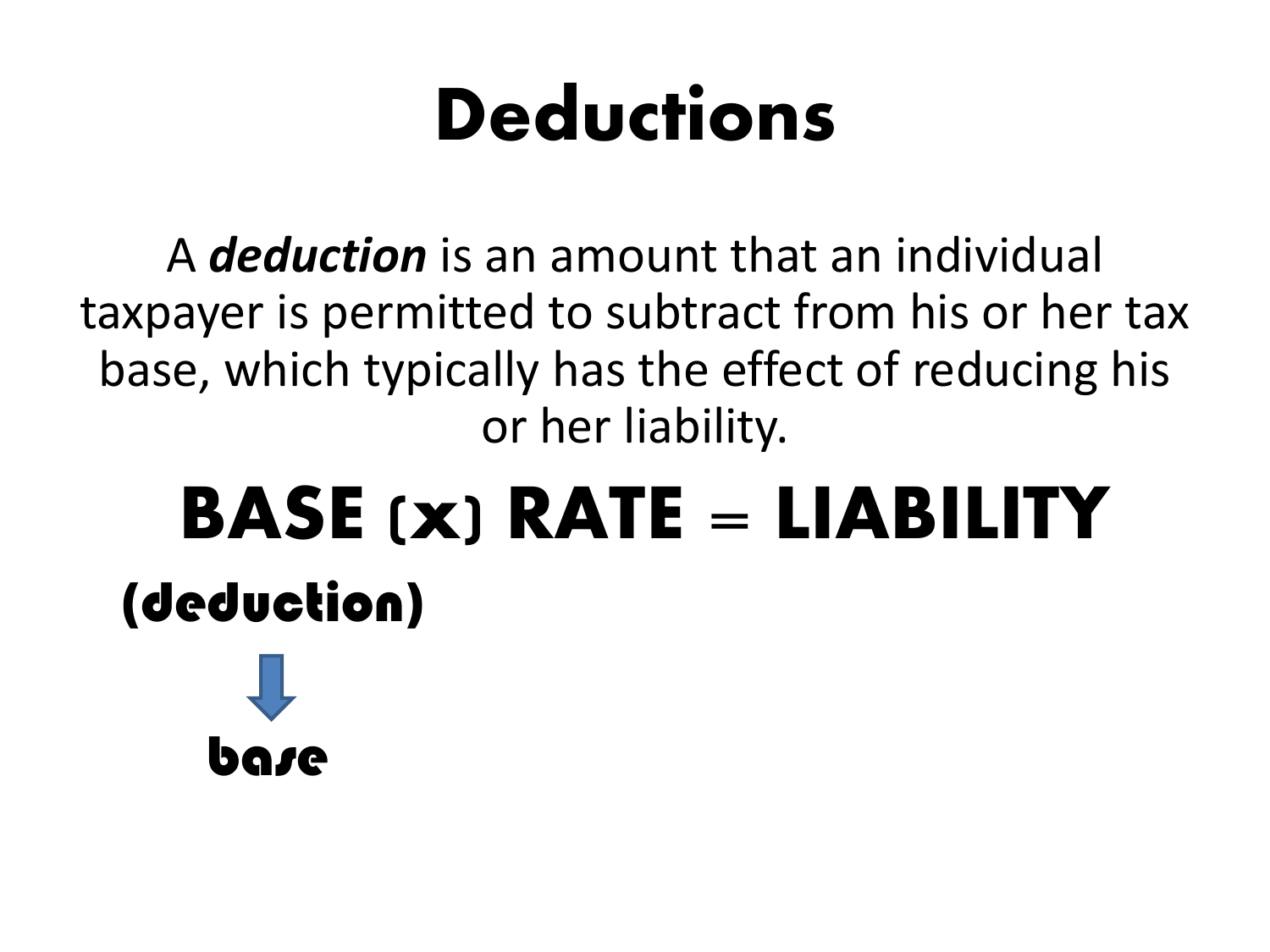### Vermont/Federal Links: Personal Income Taxes (based on Tax Year 2017)

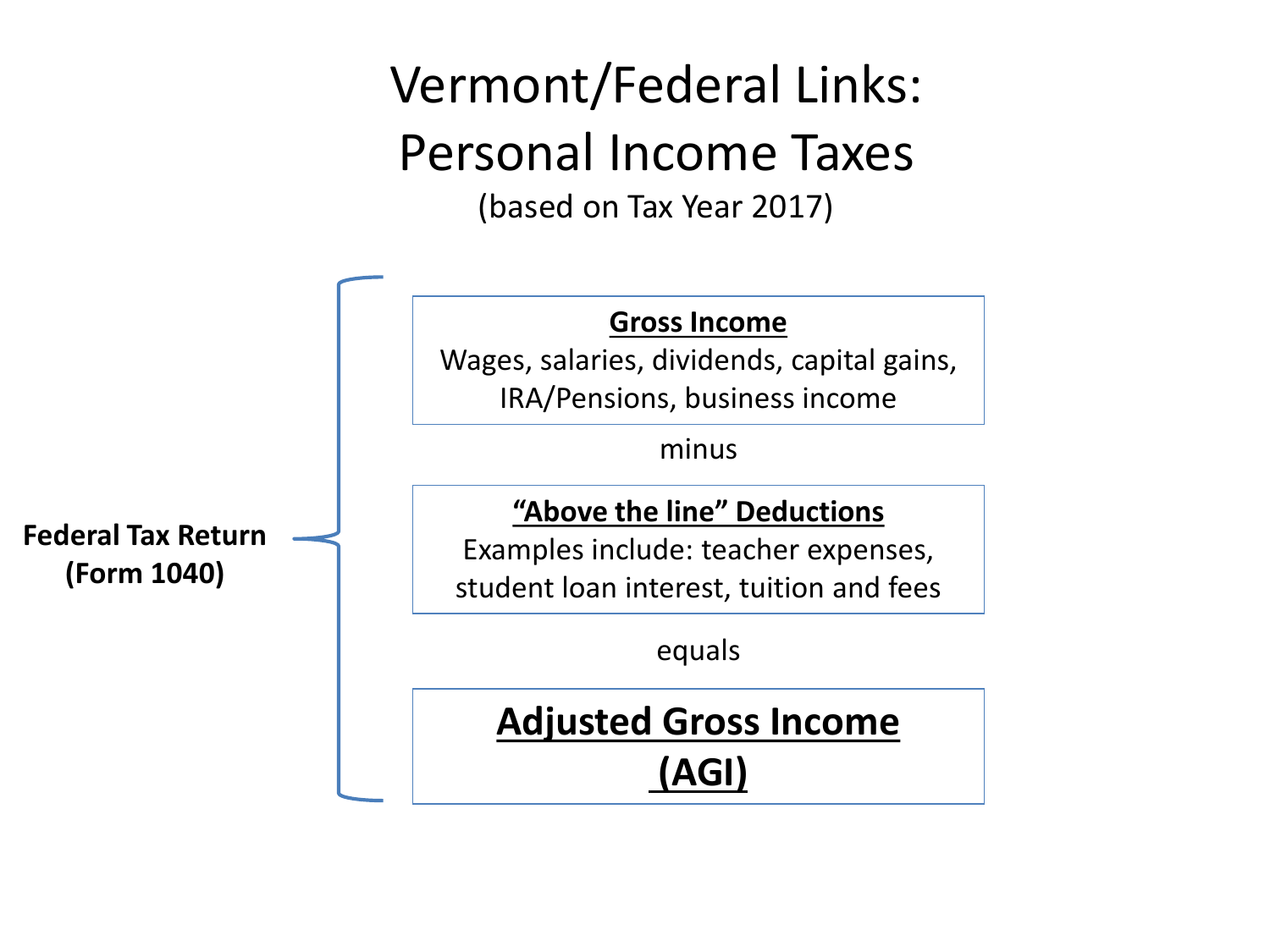### Vermont/Federal Links: **2017 Tax Year**

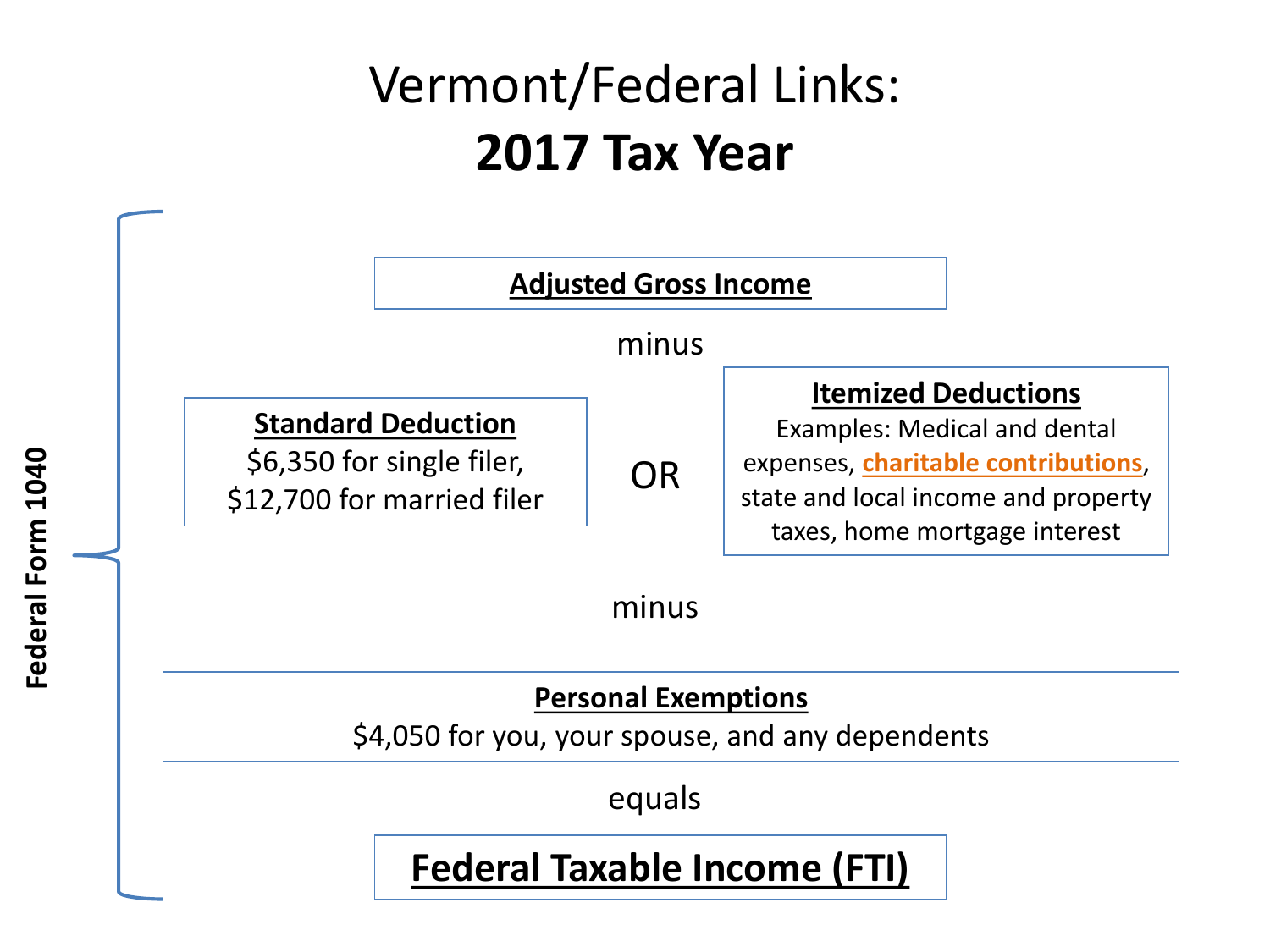### Vermont/Federal Links: **2017 Tax Year**



**Additions**

Examples: State and local income taxes, itemized deductions above 2.5x the standard deduction, interest from non-Vermont obligations, bonus depreciation

#### minus

**Vermont-specific** 

Vermont-specific

**changes**

**Subtractions**

Examples include: Interest income from U.S. government bonds, a portion of capital gains

equals

#### **Vermont Taxable Income (VTI)**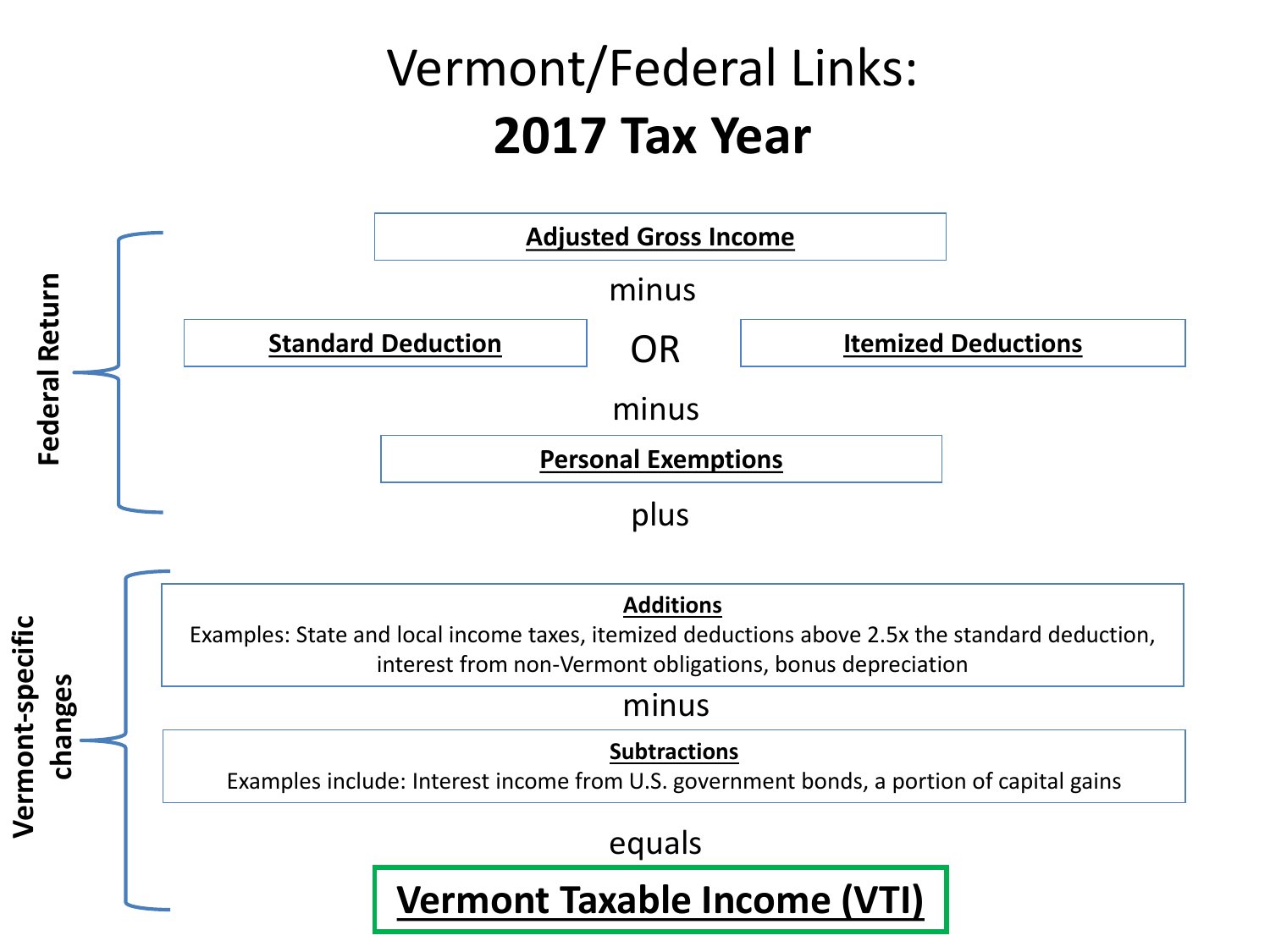### Vermont/Federal Links: **If no legislation is enacted**

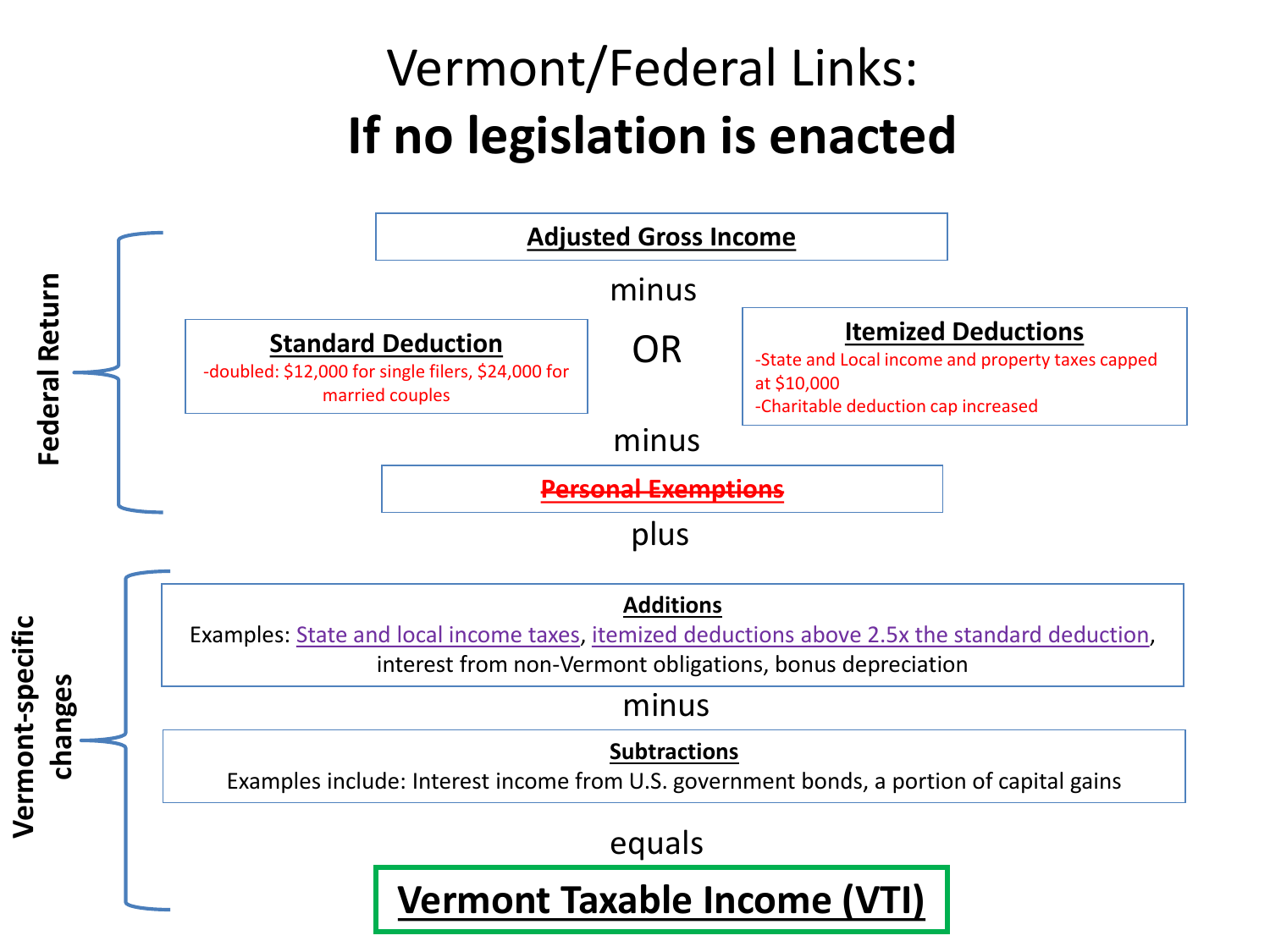### H.911/Administration Proposal

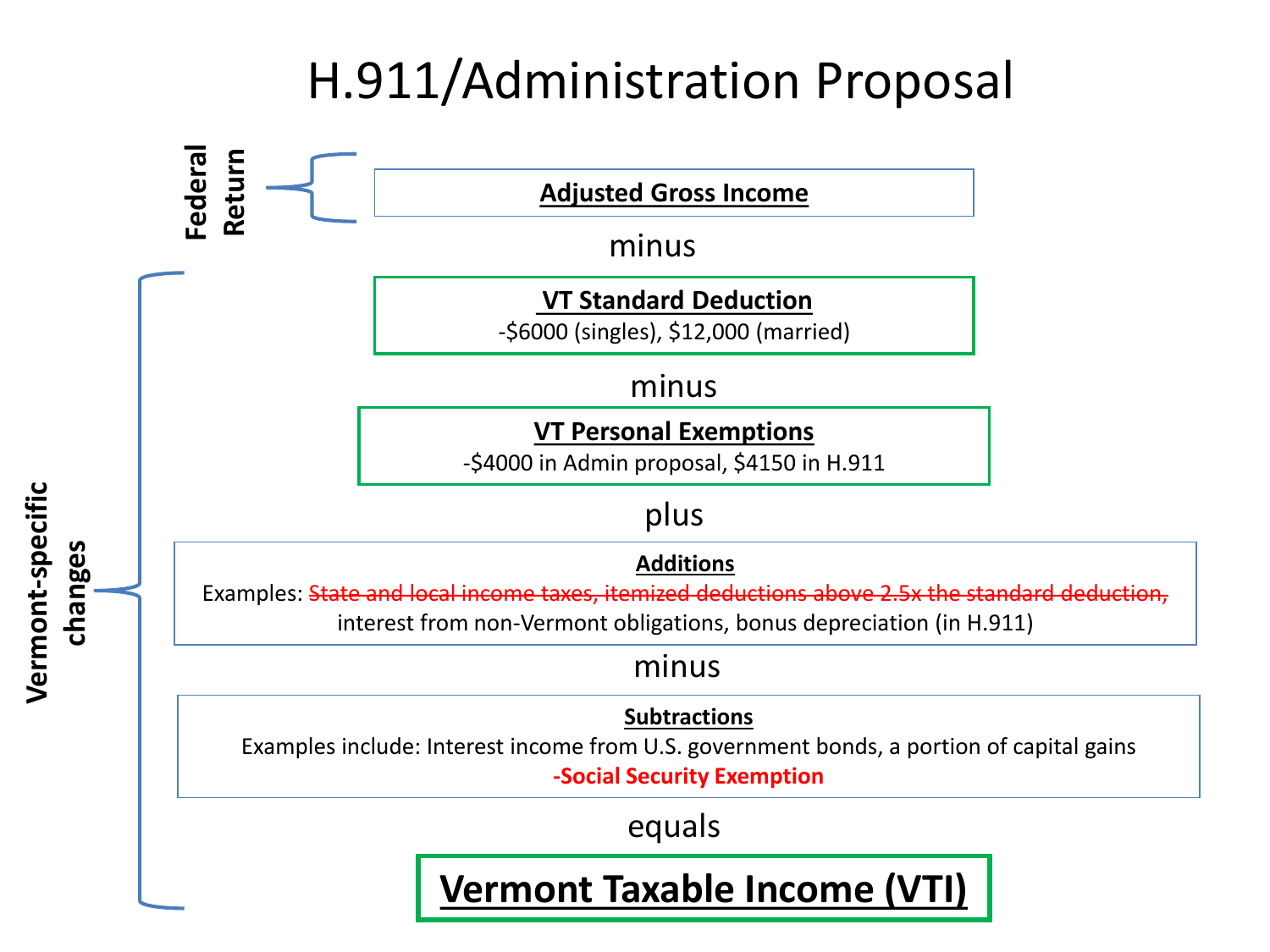## Calculating Tax Liability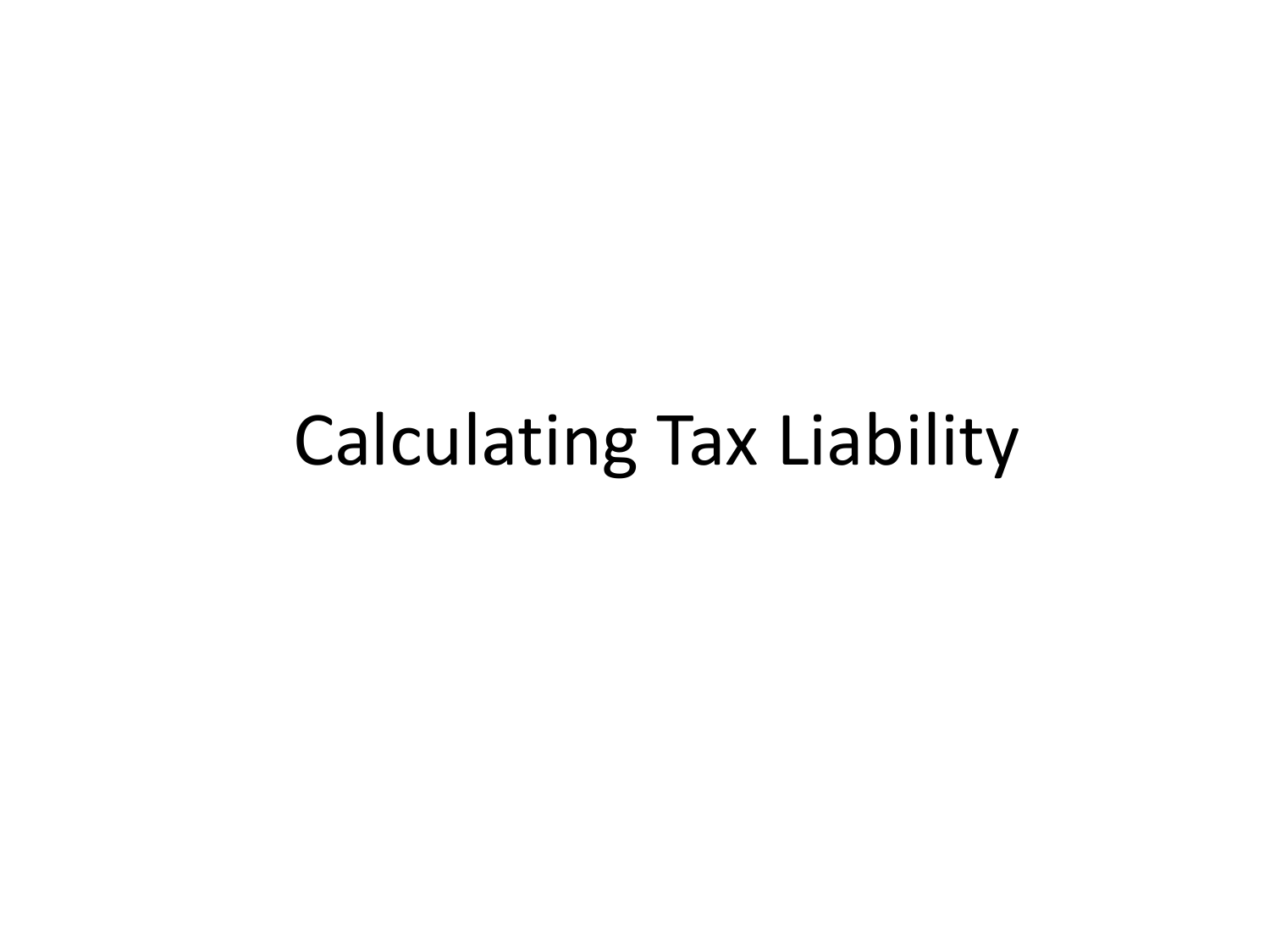## How to calculate tax liability



#### Equals

### **Initial Vermont Tax Liability (Before Credits)**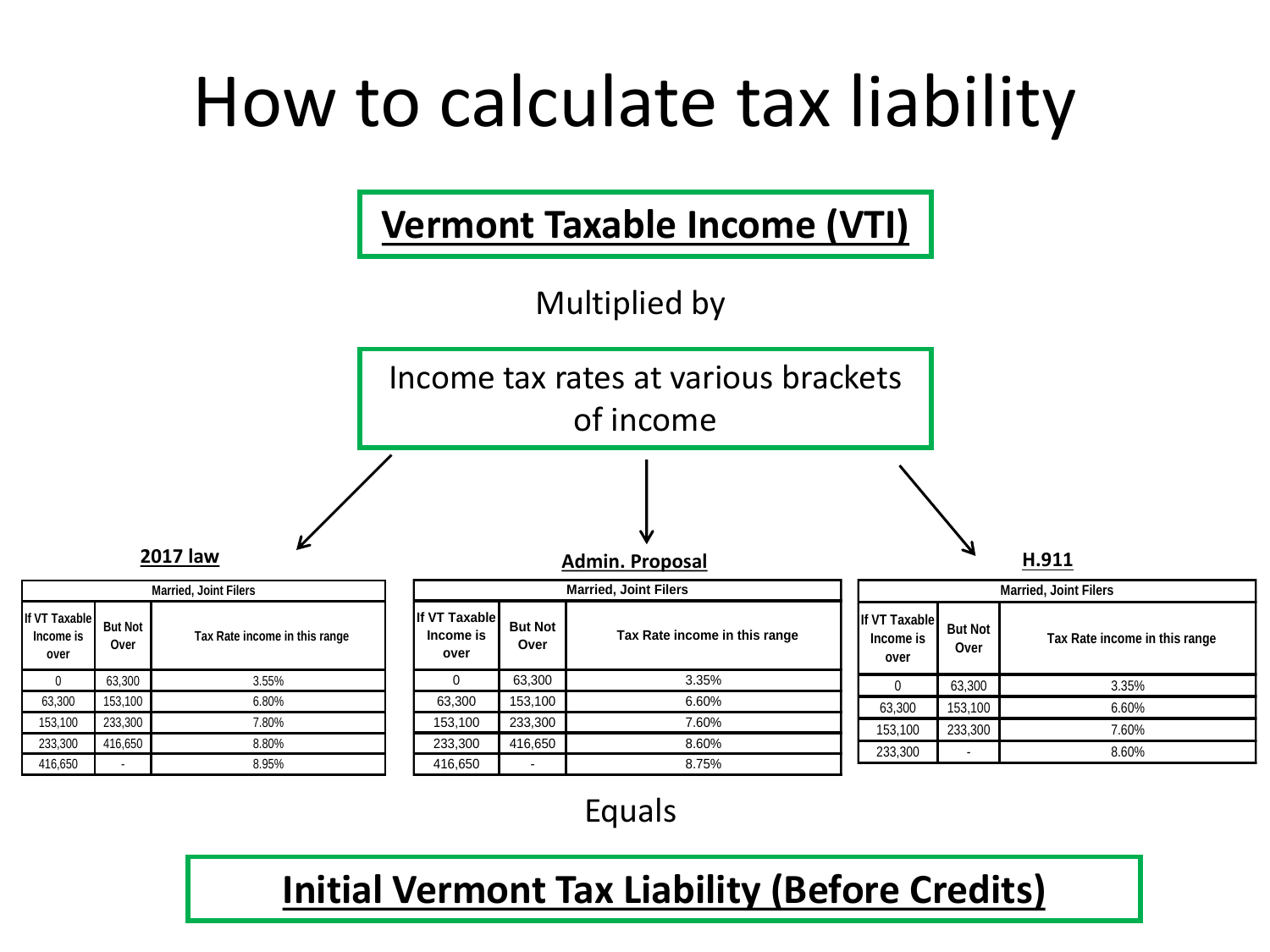## How to calculate final tax liability

### **Initial Vermont Tax Liability (Before Credits)**

minus

#### **Non-Refundable Credits**

Examples: Credit for child and dependent care expenses, credit for elderly and disabled, investment tax credit **-H.911 and Admin Proposal: Charitable Tax Credit**

#### minus

#### **Refundable Credits**

Earned Income Tax Credit **-Expanded from 32% to 35% of Federal EITC in H.911 and Admin Proposal**

Equals

### **Final Vermont Tax Liability (or Refund)**